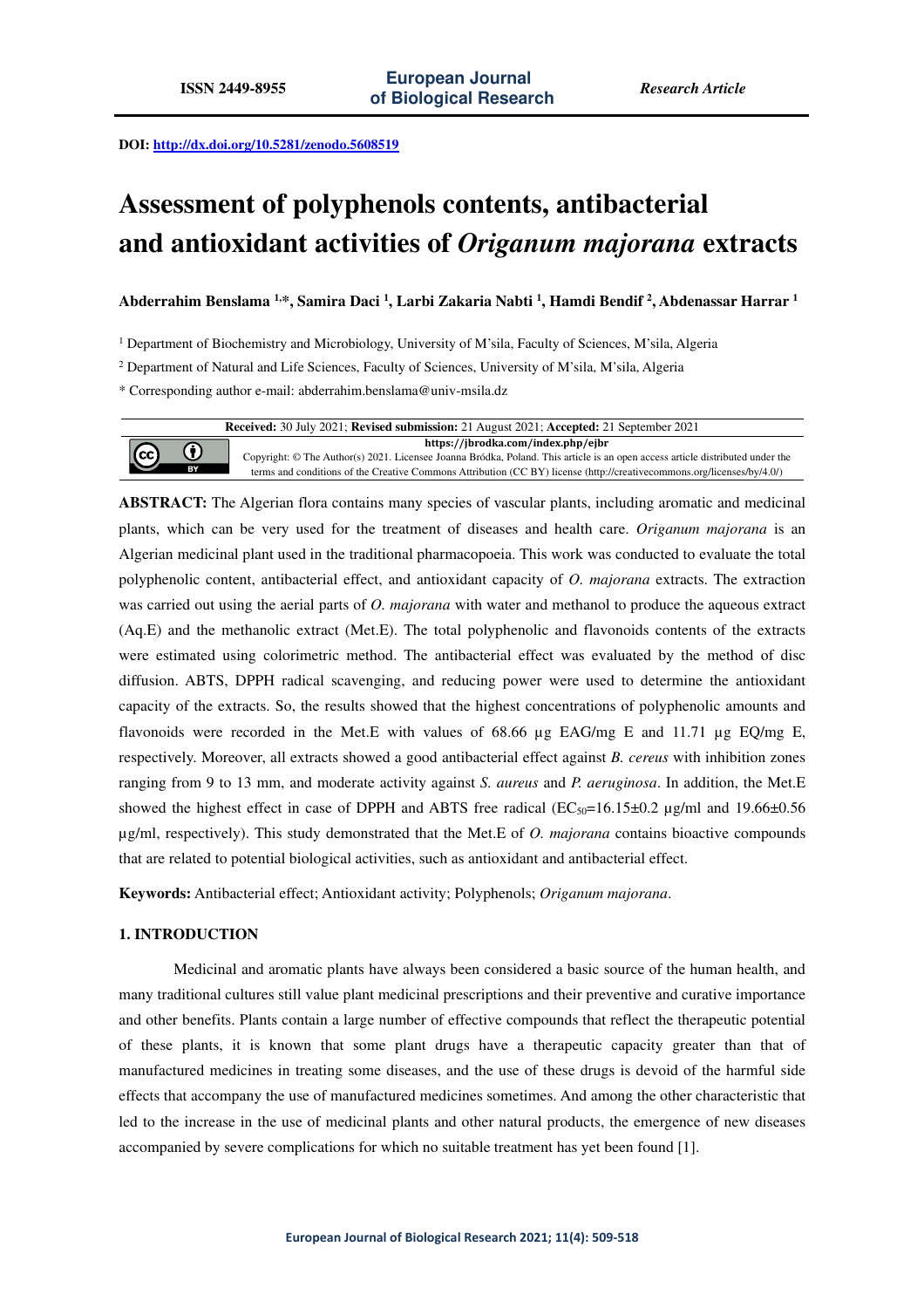The functions of the body are related to the oxidation and return reactions that lead to the production of the reactive oxygen species (ROS), such as hydrogen peroxide  $(H_2O_2)$  hydroxyl radicals (OH $\cdot$ ) and superoxide anion  $(O_2^-)$ , during normal metabolism or upon exposure to an injury. So, the balance between the production of these molecules and their disposal ensures the preservation of the normal physiological functions of the body. The overproduction of oxygen species can lead to radical chain reactions that damages vital biological molecules such as proteins, DNA and lipids in the body, which have etiologic and pathophysiological roles [2]. In recent years, multidrug resistance has developed in human disease-causing microorganisms due to the indiscriminate use of commercial antimicrobial drugs commonly used in the treatment of infectious diseases. This situation allowed scientists to search for new antimicrobial compounds from various sources, such as medicinal plants, which are a good source of new antimicrobial chemotherapeutic agents [3]. The secondary metabolite diversity of the medicinal plants explains their multiple pharmacological activities, and as a result, many species of this family are used in traditional medicine. Flavonoids, anthocyanins, tannins, phenols, and other plant constituents are potential antioxidants [4]. Foods's rich in antioxidants play an essential part in the disease's prevention, such as diabetic, cancer, neurodegenerative, cardiovascular disorders, inflammation, and problems caused by cell and cutaneous aging [5,6]. The use of isolated natural products from medicinal and aromatic plants is a good source of novel and clinically important antibacterial agents that are capable of treating some diseases caused by pathogenic bacterial strains [7]. The aim of this research was the valorization of an Algerian medicinal plant, namely *Origanum majorana*, by the assessment of total polyphenolic content, antibacterial effect, and antioxidant activity of their extracts.

#### **2. MATERIALS AND METHODS**

#### **2.1. Materials**

The following chemicals and reagents were used: aluminium chloride  $(AICI<sub>3</sub>)$ , Potassium ferricyanide [K3Fe(CN)6], 1,1'-diphenyl-1-picrylhydrazyl (DPPH), 2-azino-bis(3-ethyl-benzothiazoline-6 sulphonate (ABTS), trichloroacetic acid (TCA), sodium carbonate (Na<sub>2</sub>CO<sub>3</sub>), Folin-Ciocalteu reagent, ascorbic acid, quercetin,  $2.6$ -Di-tert-butyl-4-methylphenol (BHT), iron chloride (FeCl<sub>3</sub>), and potassium persulfate  $(K_2S_2O_8)$ .

#### **2.2. Methods**

#### *2.2.1. Extraction*

The methanolic extraction was performed on the plant material by the maceration method for 24 hours [8]. The 50 g of the powdered plant material were soaked with 500 ml of the methanol. The extracts were filtered with filter paper. The extracts were drained under reduced pressure with a rotary evaporator and oven at 40°C. The aqueous extraction was done following a previous study [9]. The aqueous extracts were produced by decocting 20 g of the powdered plant material in 200 ml of distilled water for 10 minutes. After filtration with filter paper, the recovered extract was drained in an oven at 40°C to produce a powder.

#### *2.2.2. Total phenolic and flavonoids content*

The total polyphenolic contents (TPC) of the extracts were estimated by the use of the colorimetric method based on the Folin-Ciocalteu reactant, where the gallic acid used as standard [10]. Basically, 800 µl of Folin-Ciocalteu's phenol reactant (1:10 fold diluted) were mixed with 200  $\mu$ l of extract. After 4 min, 800  $\mu$ l of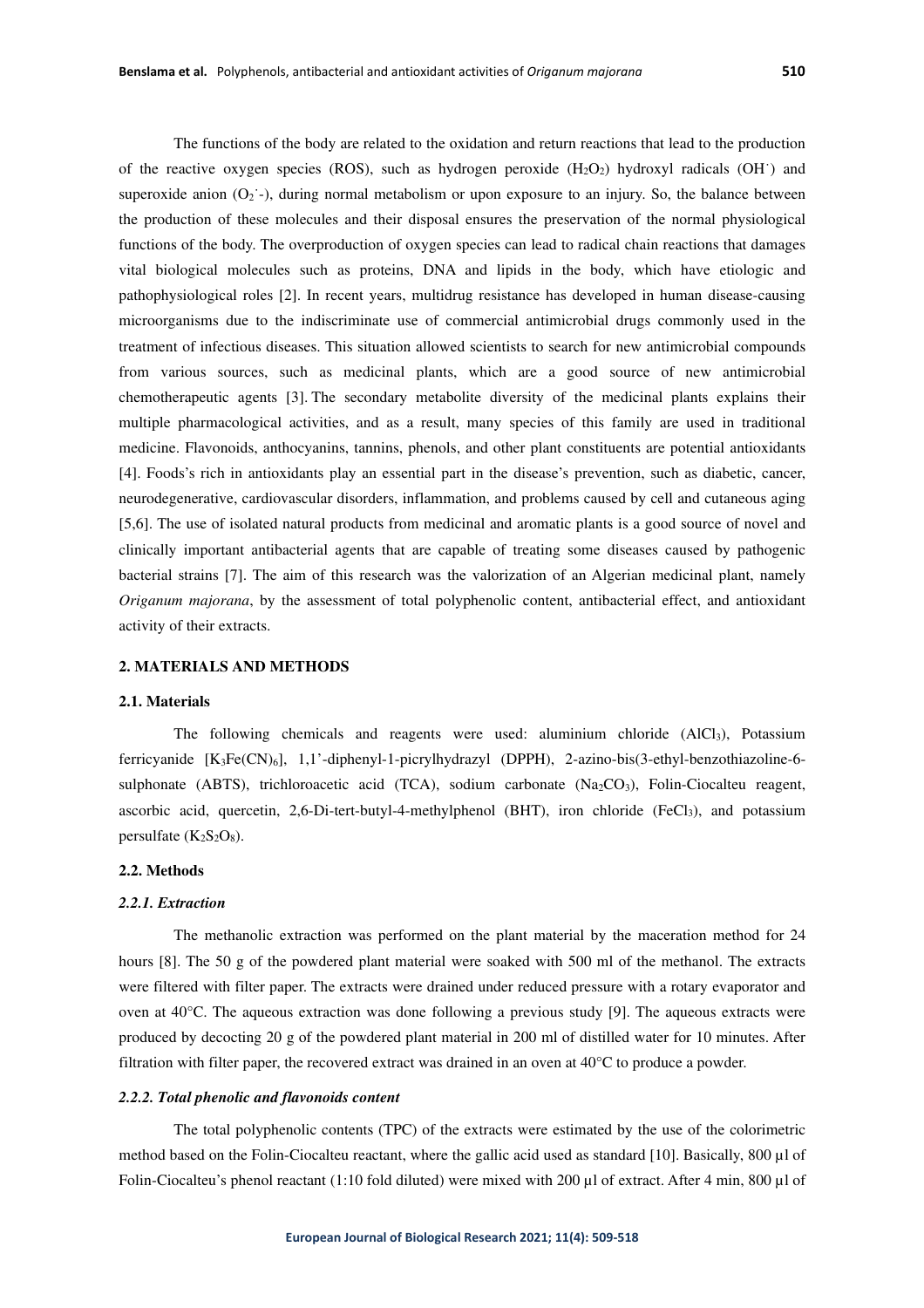Na<sub>2</sub>CO<sub>3</sub> solution (7.5%) were also added and the mixture was left for 2 h. Absorbance was measured at 765 nm. The quantity of total polyphenols of different extracts was expressed as µg equivalent of gallic acid (EGA)/mg extract. The total content flavonoids (TFC) of extracts were assessed by the use of the aluminum chloride reagent (AlCl<sub>3</sub>) [11]. Briefly, 450 µl of AlCl<sub>3</sub> (2%) was added to 450 µl of extract solution, dissolved in corresponding solvent. The absorbance was taken at 430 nm, after incubation for 10 minutes at room temperature. The quantity of total flavonoids was expressed as µg equivalent of quercetin (EQ)/mg extract.

### *2.2.3. The antibacterial effect*

The antibacterial effect of the various extracts was assessed on six bacteria strains using the disc diffusion method [12], namely *Staphylococcus aureus* ATCC 25923, *Salmonella typhimurium ATCC 13311, Escherichia coli* ATCC 25922, *Pseudomonas aeruginosa* ATCC 27853, *Citrobacter freundii* ATCC 8090 and *Bacillus cereus* ATCC 10876. Whatman® paper discs of 5 mm diameter were imbibed with 20 μl of extract solutions (50 mg of extract were dissolved in 1 ml of DMSO), to get the concentration of 100 µg/disc. The discs were deposited on the surfaces of media that were swabbed with the bacterial suspensions having an optical density of 0.5 McFarland. After an incubation for 24 hours at 37°C, the diameters of the inhibition zones that surround the disc were measured. Gentamicin (25 µg/disc) was employed as a positive control and the antibacterial activity was represented by the inhibition zone diameter in millimeters (mm).

#### *2.2.4. ABTS radical scavenging assay*

The ABTS radical scavenging capacity of the extracts was carried according to [13]. The ABTS free radicals were produced by the mixture of the persulfate potassium solution (2.45 mM) with ABTS solution (7 mM) in for 24 hours until obtain a dark solution. The ABTS standard solution was diluted by adding the methanol to obtain an absorbance of 0.700 at 734 nm. A 50 µl aliquot of each extract was mixed with 950 µl of ABTS standard solution and the absorbance was recorded after 30 minutes. Ascorbic acid and BHT were used as standards. Total antioxidant capacity was computed according to the following formulation:

Scavenging effect  $\% = [(A_C - A_S)/A_C] \times 100$ 

where  $A_C$  is the absorbance of control and AS is the absorbance of sample. The data were presented as half maximal effective concentrations  $(EC_{50})$ , i.e. the concentration of the extract that is necessary to scavenge 50% of the ABTS radicals.

### *2.2.5. DPPH radical scavenging test*

The antioxidant capacity of the extracts was estimated by using the DPPH radical scavenging test according to [14]. 2.9 ml of various concentrations of the extracts were mixed with 800 µl of DPPH methanolic solution (0.1 mM), the absorbance of mixture was taken at 517 nm, after an incubation for 30 minutes in the dark. For the control, the extracts were replaced by the methanol. Quercetin, BHT and gallic acid were used as antioxidant standards. The inhibition percentage was computed using the following formulation:

Radical-scavenging activity  $(\%)=$  [(A<sub>C</sub> –A<sub>S</sub>) / A<sub>C</sub>]  $\times$  100

where A<sub>C</sub> is the absorbance of control and AS is the absorbance of sample. The data were presented as half maximal effective concentrations  $(EC_{50})$ , i.e. the concentration of the extract that is necessary to scavenge 50% of the DPPH radicals.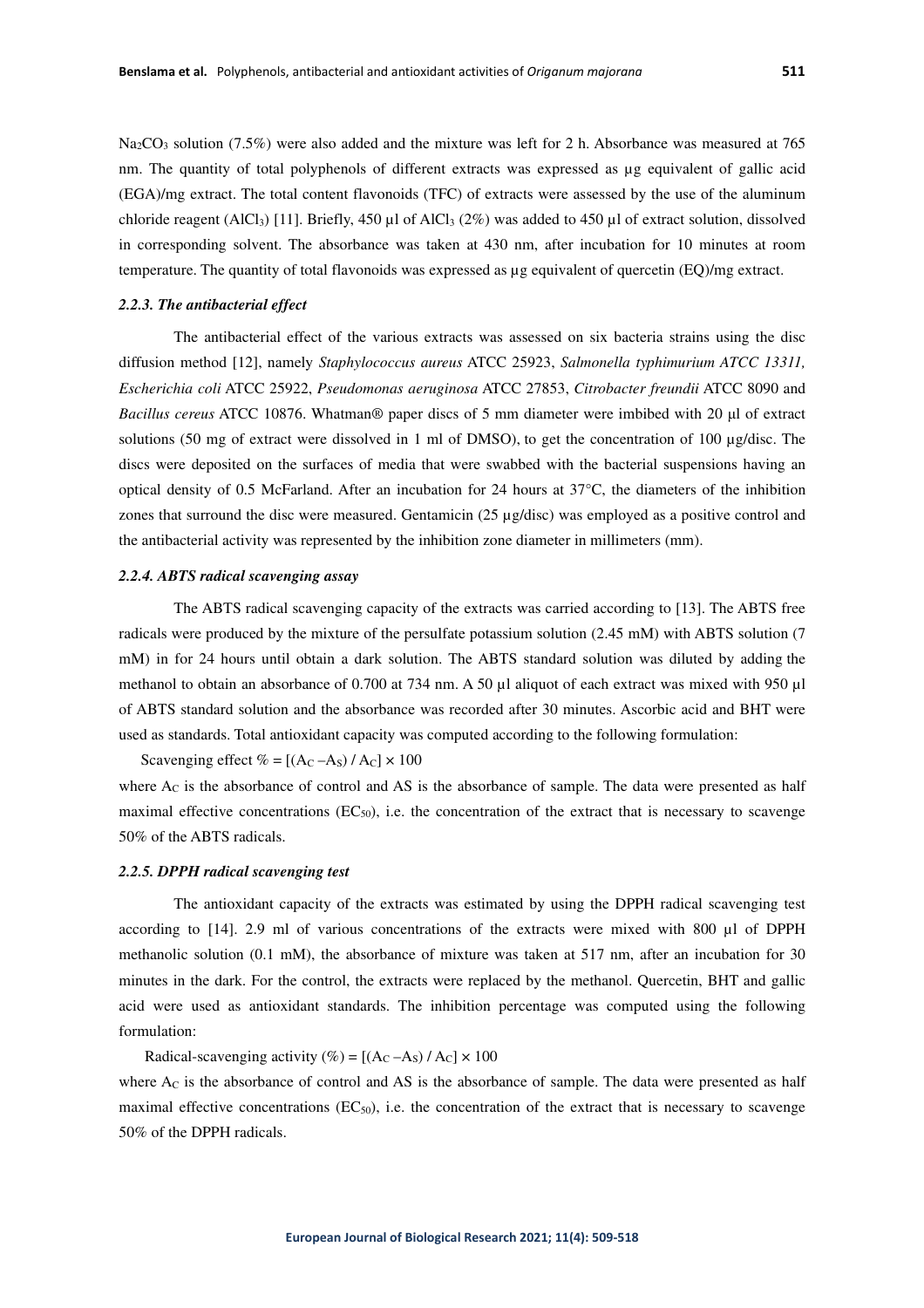#### *2.2.6. Reducing power*

The capacity of the extracts to reducing ferric ions ( $Fe<sup>+3</sup>$ ) was determined by the method described by [15]. A volume of 700 µl of the extract at different concentrations was combined with 700 µl of phosphate buffer solution (0.2 M, pH=6.6) and 700 µl of potassium ferricyanide  $[K_3Fe(CN)_6]$  solution (1%), the mixture was incubated for 20 minutes at 50°C. Then, the process was stopped by the adding of 700  $\mu$ l (10%) of trichloroacetic to the mixture, and the whole was centrifuged for 10 min at 3000 r/min. Finally, 700 µl of distilled water were mixed with 700  $\mu$ l of the supernatant solution and 90  $\mu$ l of FeCl<sub>3</sub> (0.1%), then, the absorbance was taken at 700 nm. The increase of the absorbance of the reaction mixture indicates an increment in the reducing power. The positive control was represented by ascorbic acid and the result was represented as µg equivalent of ascorbic acid /mg extract.

#### *2.2.7. Statistical analysis*

The results were represented as mean $\pm$ standard deviation of triplicate. The EC $_{50}$  values were computed from the linear regression. The data were examined by Student's *t*-test to identify the statistical significance. A  $p$ -value where  $p \le 0.05$  was taken as indicative of significance. All statistical analyses and graphing of the data were done using GraphPad Prism 7 software.

## **3. RESULTS AND DISCUSSION**

#### **3.1. Quantitative analysis of extraction**

The plant parts were extracted with a rapport of 1/10(weight/volume) and after drying the extract different yields were obtained (Table 1). The extraction revealed that the Aq.E and Met.E had a height yield, with 18.24% and 9.06%, respectively.

The total extraction is the main process in the extraction and isolating of the phytochemicals and bioactive coupounds from plant materials. The extraction yield can be affected by the method used, the solvent used, chemical nature of phytochemicals, time of the extraction, as well as the parts used in the extraction. The difference in the polyphenol and flavonoid contents of extracts from the difference in polarity of the organic solvents, the extraction time and temperature, the solid-liquid extraction rate as well as the physical and the chemical characteristics of the samples [15-16]. By comparing the results obtained, the TPC and TFC of the various extracts were analyzed and reported in Table 1.

| .            |       |                        |       |                  |      |
|--------------|-------|------------------------|-------|------------------|------|
| Yield $(\%)$ |       | TPC $(\mu g EGA/mg E)$ |       | TFC (µg EQ/mg E) |      |
| Met.E        | Aq.E  | Met.E                  | Aq.E  | Met.E            | Aq.E |
| 9.06         | 18.24 | 68.66                  | 56.08 | 11.71            | 5.43 |

**Table 1.** Total polyphenol contents and total flavonoids contents of *O. majorana* extracts.

The results of total polyphenols were obtained by extrapolation the absorbance of the extracts on the calibration curve of gallic acid. The results show that Met.E is the richest polyphenols and flavonoids with content of 68.66±0.15 µg EGA/mg E and 11.71±0.06 µg EQ/mg E. The total polyphenolic contents in the plant extract are depending to the type of extractction, i.e. the time of extraction and the solvent used in the extraction (the polarity of solvent used in extraction). Often the polyphenol concentration in plants extracts is high when using high-polar solvents for extraction, such as water and alcohol (methanol and butanol) [17]. Therefore, several studies reveled that apolar solvents gave less yields than polar solvents, ince these last have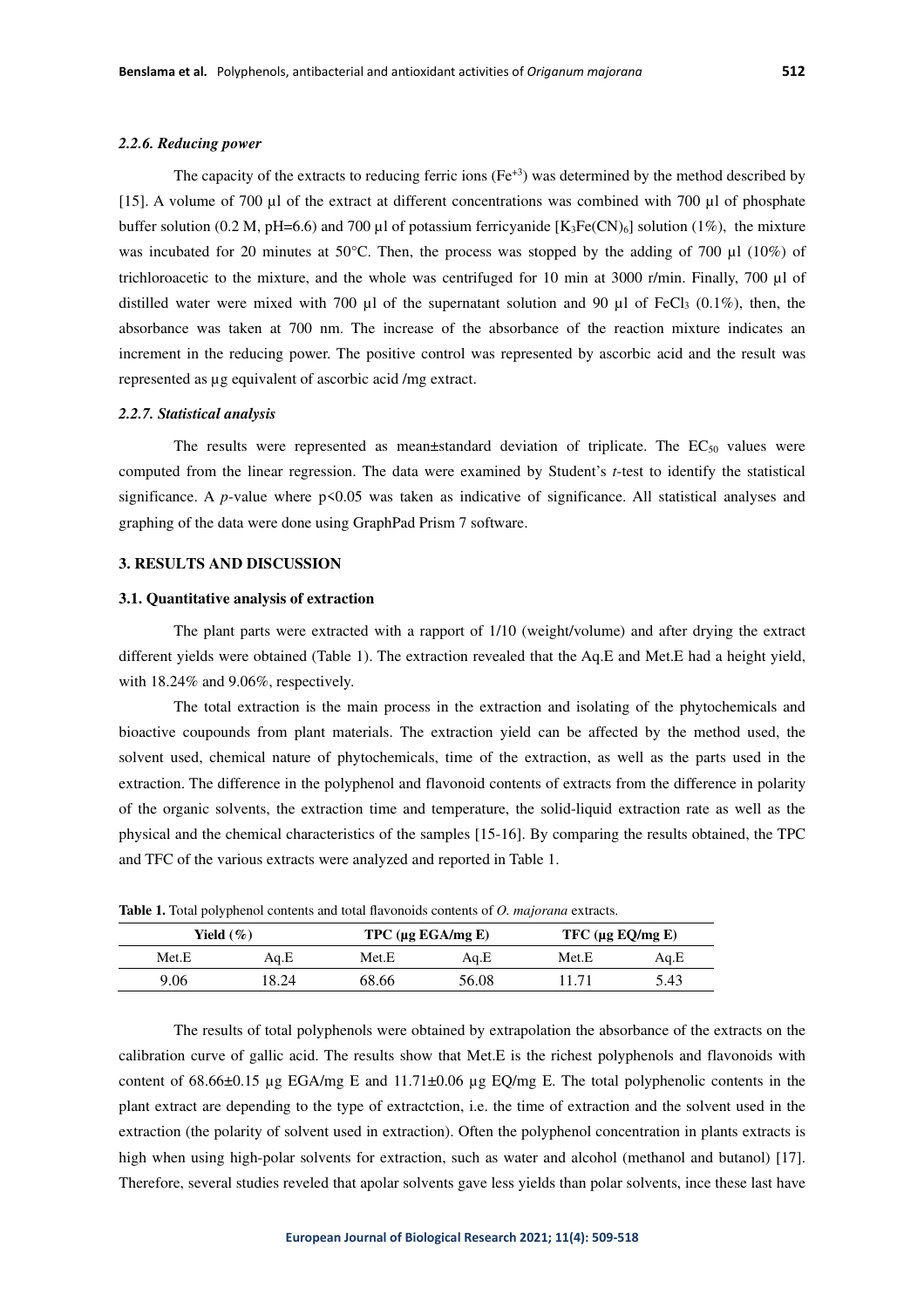the ability to break down cell walls allowing the exit of secondary metabolites that are trapped inside cells. While non-polar solvents do not have the capacity to extract the maximum amount of bioactive coumpounds, because they are immiscible with water, which it contained in the plant tissue.

The plant material preparation for the extraction of the active substances is an important step, which is related to the collection, cleaning and drying of the plant. There are several extraction methods to extract the active molecules from plants that using different solvents. The extraction yield varies according to the drying conditions, the plant parts that used in the extraction, plant species, i.e, abundance of each species with secondary metabolites [16,17]. The region and the harvest period are also crucial for the yield. In addition, recovery of polyphenolic compounds is affected by the type/polarity of the used solvent, and the solubility of the secondary metabolites in the solvents of extraction [18,19]. Solvents could substantially affect the total polyphenolics content in plant extracts due to the differences in solvent polarities, which could influence the solubility of various constituents that are present in the parts of plants [20]. The total polyphenolic content in the plant extracts depends on the type of extraction, i.e. the polarity of the solvent used in the extraction. For example, the high solubility of polyphenols in polar solvents leads to a high concentration of these compounds in extracts obtained using polar solvents in the extraction [21].

## **3.2. Antibacterial effect**

The antibacterial activity of the extracts was assessed on six bacteria strains using the disc diffusion method. The obtained capacity was expressed as diameters of the inhibition zones, and the sensitivity was classified with the following parameters:

- Not sensitive or resistant (-): diameter  $\leq 8$  mm.
- Sensitive (+):  $8 \text{ mm} <$  diameter  $\leq 14 \text{ mm}$ .
- Very sensitive  $(++)$ : 14mm < diameter  $\leq$  19 mm.
- Extremely sensitive  $(+++)$ : diameter > 19 mm.

The extracts showed a good antibacterial effect against *B. cereus* with inhibition zones ranged from 12 to 13 mm (Table 2). However, the extracts showed a moderate antibacterial effect against *S. aureus* and *P. aeruginosa*. The antibacterial effect of the extracts was less than the activity of gentamycin antibiotic standard.

**Table 2.** Antibacterial effect of extracts of *O. majorana* on pathogenic bacteria. Results are presented as inhibition zone  $(IZ)$  in mm;  $R =$  Resistance, GMN = gentamycin.

|                           | <b>Extracts</b> |      | <b>GMN</b> |
|---------------------------|-----------------|------|------------|
|                           | Met.E           | Aq.E |            |
| S. aureus ATCC 25923      |                 |      | 22         |
| P. aeruginosa ATCC 27853  | Q               |      | 16         |
| B. cereus ATCC 10876      | 12              | 13   | 25         |
| <i>E. coli ATCC 25922</i> | R               | R    | 22         |
| C. freundii ATCC 8090     | R               |      | 22         |
| S. typhimurium ATCC 13311 | R               |      |            |

Plant-derived extracts demonstrate antibacterial activity that can be through a variety of mechanisms, that is attributed to bioactive components, including plant-derived polyphenolic compounds. The responsible mechanisms of polyphenols toxicity towards microorganisms involve enzymatic inhibition through oxidized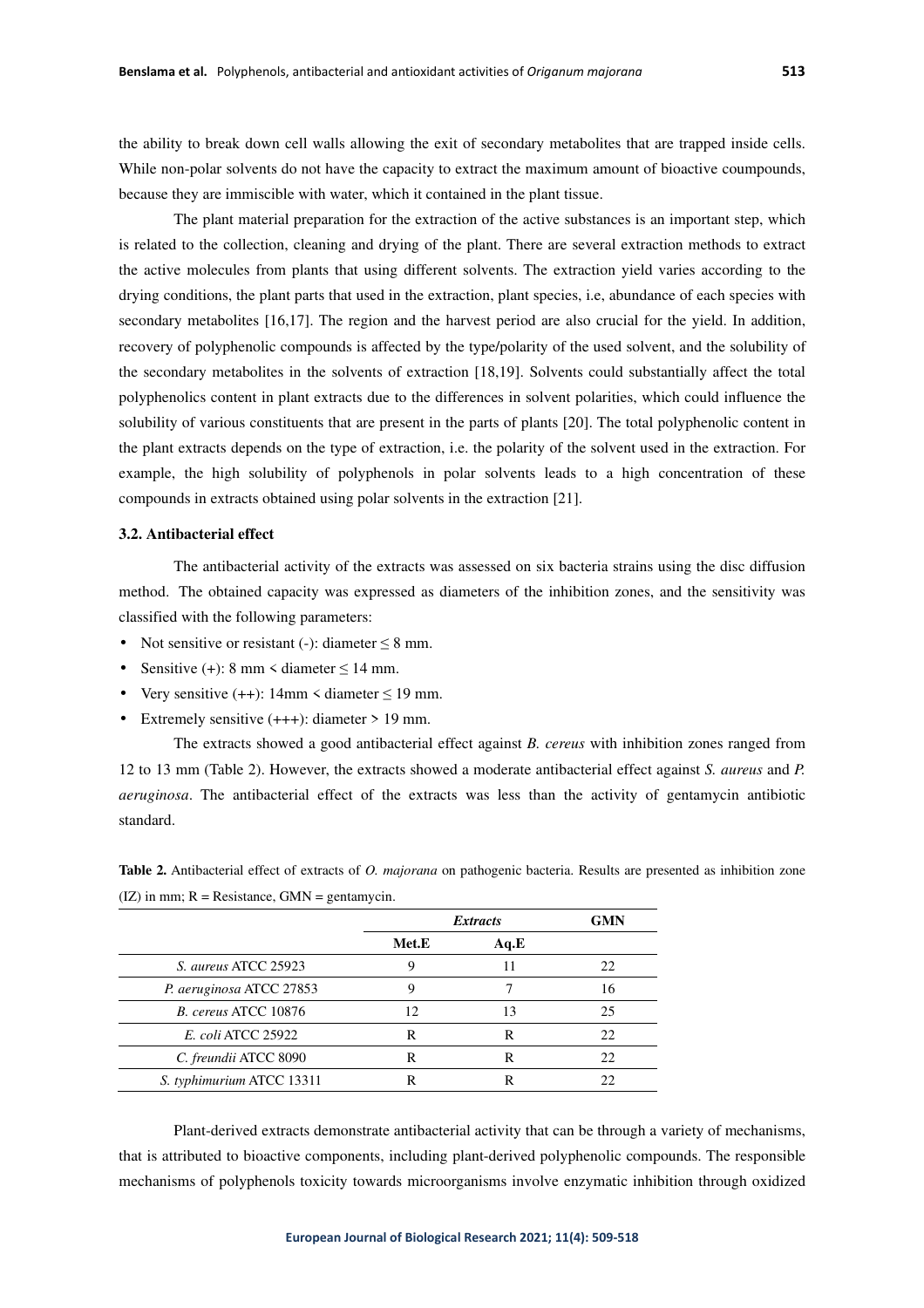compounds, probably through a reaction with the non-specific interactions or with sulfhydryl groups [22]. Proanthocyanidins inhibit bacteria by destabilizing the cytoplasmic membrane and make it permeable, inhibition of extracellular enzymes, direct action on bacterial metabolism and deprivation of substrates necessary for bacterial growth, especially essential mineral micronutrients, such as zinc and iron through metal chelation [23].

## **3.3. Antioxidant activity**

#### *3.3.1. ABTS radical scavenging*

The ability of the different extracts to scavenging the ABTS radical was assessed. The tested extracts were competent to scavenge the ABTS radical cations with different  $EC_{50}$  values. The results are shown in Fig. 1. The results reveal that the *L. sativum* extracts exhibited a high scavenging potential ( $EC_{50} = 19.66 \pm 1.42$ ) µg/ml). The statistical analysis indicated that there is a significant difference between the anti-radical activity of the Met.E and the Aq.E of *L. sativum* (Fig. 1). The activity of the Met.E scavenging ABTS<sup>+</sup> can be due to their higher polyphenols contents. The antioxidant capacity of samples correlates with the polyphenols level, which shows a high association between the ABTS<sup>+</sup> radical scavenging activity of the extracts and their content of polyphenols. Moreover, polyphenols compounds, undoubtedly, have an influential role in the free radicals scavenging ability, which are considered to be the most effective antioxidant [24].



**Figure 1.** ABTS radical scavenging activity of *L. sativum* extracts (Values were represented as means ± SD of triplicate, ns:  $p > 0.05$ ; \*  $p: \leq 0.05$ ; \*\*: $p \leq 0.01$ ; \*\*\*: $p \leq 0.001$ ).

Radical scavenging properties are very important due to the harmful effects of free radicals in biological systems and in foods. Various methods are presently used to evaluate the antioxidant capacity of bioactive compounds from medicinal and aromatic plants. Chemical testes are based on the capacity of extract to scavenge the synthetic free radicals by using a variety of systems and methods to generate free radicals [25]. Flavonoids have been reported as effective antioxidants, mainly because they eliminate superoxide and other oxidants. Polyphenols are considered antioxidants due to their ability to scavenge free radicals and active oxygen species, such as single oxygen, superoxide free radicals, and hydroxyl radicals [26]. Flavonoids have been reported to be effective antioxidants, primarily because they scavenge superoxide anions and other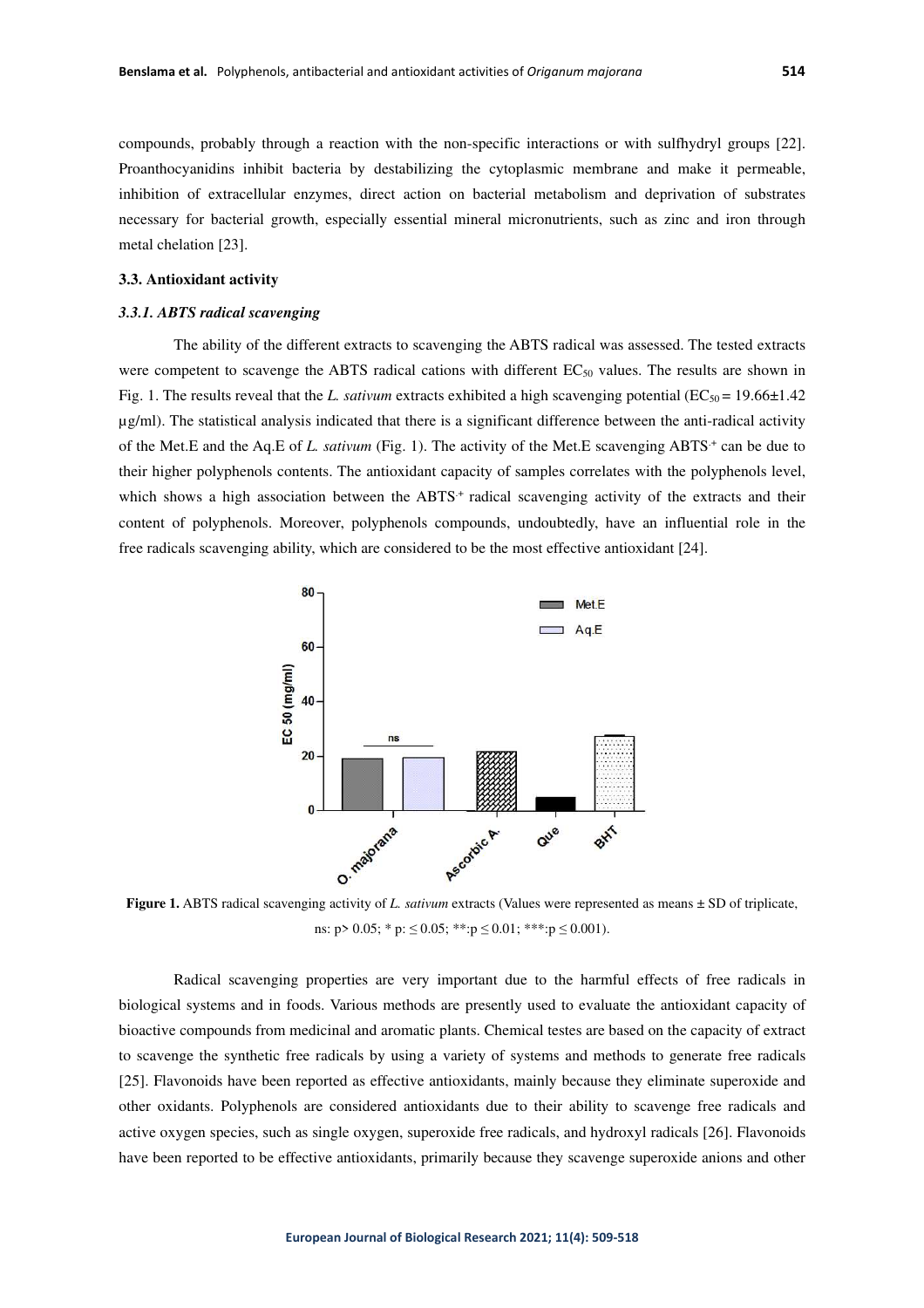ROS. Polyphenolic compounds are regarded as antioxidants because of their capacity to scavenge the free radicals and the active oxygen species, such as hydroxyl radical, singlet oxygen, and superoxide radicals [26].

#### *3.3.2. DPPH radical scavenging activity*

DPPH radical is extensively used as a model system to explore the antioxidant/scavenging activities of several natural antioxidant molecules [27]. The antioxidant activity of the extracts was determined by using the DPPH free radical scavenging test, then, the antiradical effect was expressed as effective concentrations (EC50). The DPPH free radical scavenging activity of the extracts was shown in Fig. 2. The results showed that the extracts of *L. sativum* had the best antiradical activity records in the Met.E ( $EC_{50} = 16.15 \pm 0.2 \,\mu g/m$ ).



**Figure 2.** DPPH free radical scavenging effect of *L. sativum* extracts (Values were presented as means ± SD, n=3, ns:  $p > 0.05$ ; \*  $p: \leq 0.05$ ; \*\*: $p \leq 0.01$ ; \*\*\*: $p \leq 0.001$ ).

Furthermore, the results of the scavenging effect of the extracts were very different from the gallic acid and quercetin standards. It has been indicated that the free radical scavenging capacity of tea extracts was possibly due to its hydrogen donating property, which is attributed to the polyphenolic components [28]. The free radical scavenging activity of the natural antioxidants, such as polyphenolic compounds and flavonoids, can be attributed to their hydroxyl rings. The spatial arrangement and number of OH groups in the flavonoid structures can affect the different antioxidant mechanisms [29].

## *3.3.3. Reducing power*

The efficiency of *L. sativum* extracts to reducing  $Fe^{+3}$  was assessed using the method outlined by Benslama [15]. In this test, the extracts reduce the complex iron<sup>+3</sup>/ferricyanide to the ferrous form by providing one electron, and then, it was compared with the activity of ascorbic acid (Vit. C), which is known as a potent reducing agent.

The results were represented as µg equivalent of ascorbic acid/mg extract (µg EAA/mg E). As illustrated in Fig. 3, the reducing effect of the Aq.E. was higher than that of the Met.E extract. Moreover, the reducing effect of the extracts was significantly different from the reducing effect of quercetin (1859.29  $\pm$ 17.23 µg AA equ/mg E).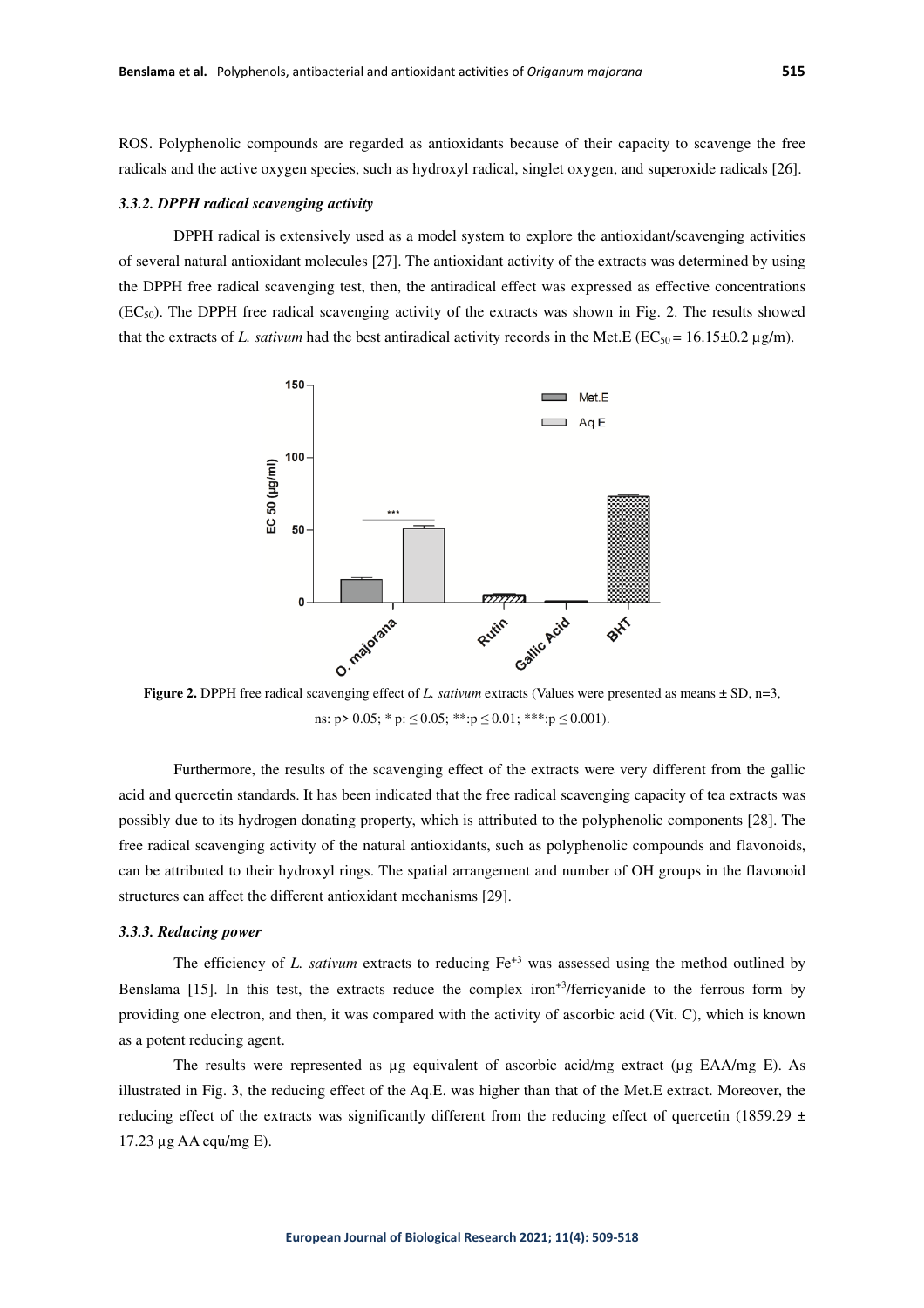

**Figure 3.** The reducing effect of *L. sativum* extracts (Values were repersented as means  $\pm$  SD, n=3, ns: p> 0.05; \* p:  $\leq 0.05$ ; \*\*:p  $\leq 0.01$ ; \*\*\*:p  $\leq 0.001$ ).

 The antioxidant activity was cited to be the development that was related to reducing capacity. The antioxidants transform the reactive radicals more stable species by providing electrons. The reducing capacity was a key parameter for estimating of the antioxidant effect. The ferric reducing assay was fast, simple, and responsive for antioxidant screening [30]. The results revealed a high correlation between the reducing capacity of the extracts and their polyphenol contents, thus, proving that the polyphenolic compounds are the powerful elements in these extracts. An additional reaction way in electron donating is the reduction of an oxidized antioxidant compound to restore the active reduced antioxidant. The reducing power was a very significant aspect in the assessment of antioxidant propriety. The reducing effect of a set of compounds refers to its ability to transfer electrons in a redox reaction, which leads to the transformation of free radicals to inert products or less reactive [31]. Compounds having reducing activity reflect that they are electrons donors and are able to decrease the oxidized intermediates in the lipid peroxidation event, so that they are considered as primary and secondary antioxidants [32]. The reducing properties of antioxidants are related to their electron transfer capacity, such as polyphenol and flavonoids. Several studies have shown that plant extracts have a high reducing effect. Moreover, many researchers have referred the association between the structure of polyphenol and their ferric reducing activity [33,34]. Polyphenolic compounds are named antioxidants because of their capacity to scavenge free radicals, enzymes inhibition, reducing effect and lipid peroxidation inhibition [35].

## **4. CONCLUSION**

In conclusion, the results have showed that the extracts of *O. majorana* have an important antioxidant activity and moderate antibacterial effect, which due to their polyphenolic contents. Therefore, the extracts of this plant could be viewed as a natural alternative dietary source, and as a focus for the pharmaceutical and medical sectors. Additional studies are necessary to identify which polyphenolic compounds are responsible for the antioxidant propriety and antibacterial effect of the extracts. Given the potential use of the extract in therapeutic benefits and bioactive compounds justify additional *in vitro* and *in vivo* investigations.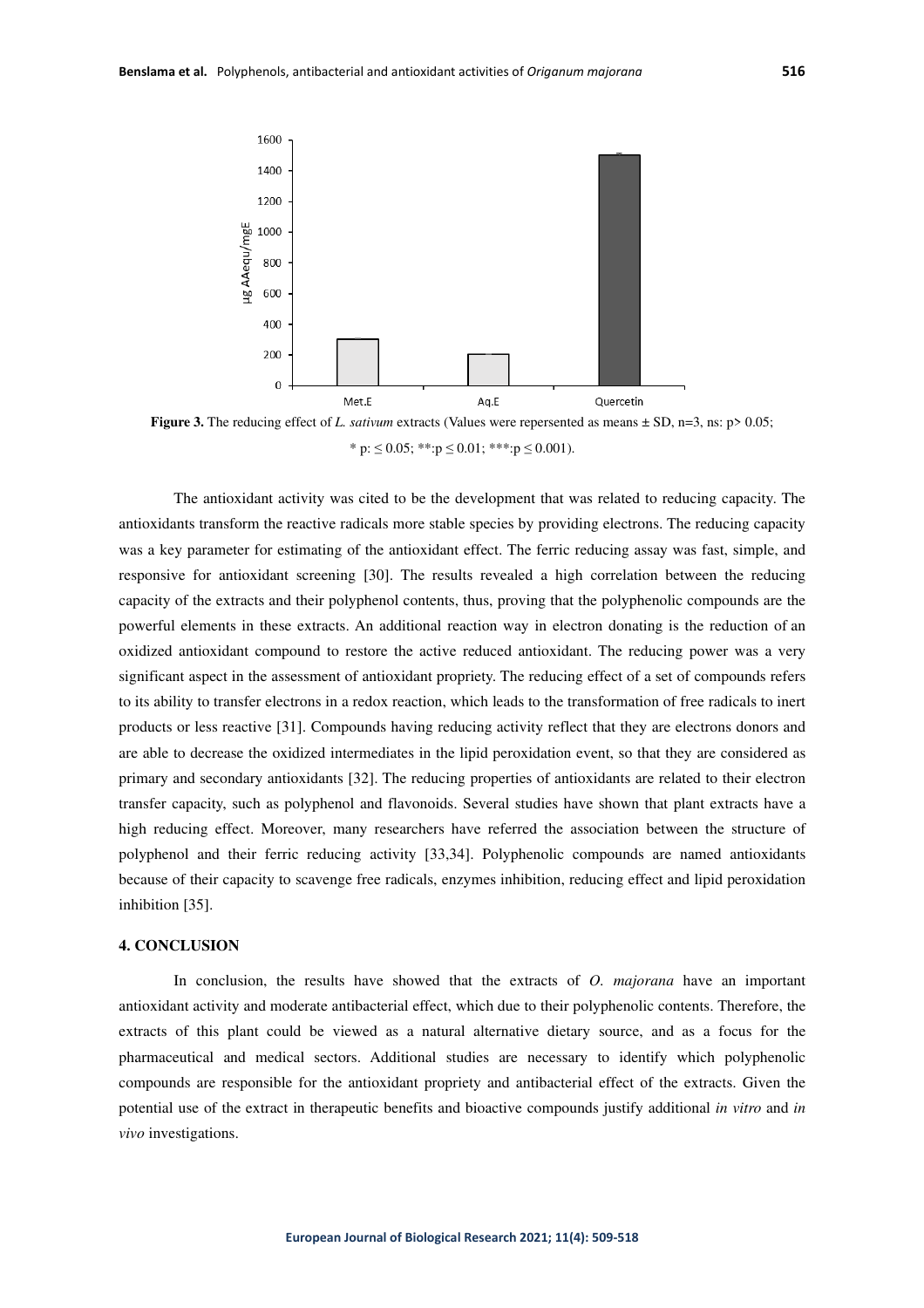**Authors' Contributions:** AB, SD and LN contributed to design the research, laboratory works, data analysis, and preparing the manuscript. AB, HB and AH. contributed to design the research, data interpretation, preparing and editing the manuscript. All authors read and approved the final manuscript.

**Conflict of Interest:** The authors have no conflict of interest to declare.

**Funding sources:** The authors state that there are no financial sources of interest regarding this publication.

## **REFERENCES**

- 1. Gurib-Fakim A. Medicinal plants: Traditions of yesterday and drugs of tomorrow. Mol Asp Med. 2006; 27: 1-93.
- 2. Siti HN, Kamisah Y, Kamsiaha J. The role of oxidative stress, antioxidants and vascular inflammation in cardiovascular disease. Vascul Pharmacol. 2015; 71: 40-56.
- 3. Taylor PW, Stapleton PD, Paul-Luzio J. New ways to treat bacterial infections. Drug Discov Today. 2002; 7: 1086- 1091.
- 4. Pandey KB, Rizvi SI. Plant polyphenols as dietary antioxidants in human health and disease. Oxid Med Cell Longev. 2009; 2(5): 270-278.
- 5. Scalbert A, Johnson IT, Saltmarsh M. Polyphenols: antioxidants and beyond. Am J Clin Nutr. 2005; 81: 215S-217S.
- 6. Procházkováa D, Boušováb I, Wilhelmováa N. Antioxidant and prooxidant properties of flavonoids. Fitoterapia. 2011; 82: 513-523.
- 7. Cowan MM. Plants products as antimicrobial agents. Clin Microbiol Rev. 1999; 12(4); 564-582.
- 8. Motamed SM, Naghibi F. Antioxydant activity of some edible plants of the Turkmen Sahara region in northern Iran. Food Chem. 2010; 119; 1637-1642.
- 9. Ljubuncic P, Song H, Cogan U, Azaizeh H, Bomzon A. The effects of aqueous extracts prepared from the leaves of *Pistacia lentiscusin* experimental liver disease. J Ethnopharmacol. 2005; 100: 198-204.
- 10. Singleton VL, Rossi JA. Colorimetry of total phenolics whith phosphomolibdic phosphotungstic acids reagents. Am J Enol Vitic. 1965; 16: 144-158.
- 11. Djeridane A, Yousfi M, Nadjemi B, Boutassouna D, Stocker P, Vidal N. Antioxidant activity of some Algerian medicinal plants extracts containing phenolic compounds. Food Chem. 2006; 97: 654-660.
- 12. Ceylan O, Sahin MD, Avaz S. Antibacterial activity of *Corylus colurna* L. (Betulaceae) and *Prunus divaricata* ledep. subsp. divaricata (Rosaceae) from Usak, Turkey. Bulg J Agr Sci. 2013; 19(6): 1204-1207.
- 13. Benslama A, Harrar A, Gul F, Demirtas I. *In vitro* antioxidant, antibacterial activities and HPLC-TOF/MS analysis of *Anvillea radiata* (Asteraceae) extracts. Curr Nutr Food Sci. 2018; 14: 1-8.
- 14. Huang B, Ke HB, He JS, Ban, XQ, Zeng H, Wang YW. Extracts of *Halenia elliptica* exhibit antioxidant properties *in vitro* and *in vivo*. Food Chem Toxicol. 2011; 49; 185-190.
- 15. Benslama A, Harrar A, Gul F, Demirtas I. Phenolic compounds, antioxidant and antibacterial activities of *Zizyphus lotus* L. leaves extracts. Nat Prod J. 2017; 7(4): 316-322.
- 16. Bencheikh D, Gueddah A, Soualat K, Ben-aissi H, Benslama A, Harrar A. Polyphenolic contents, antioxidant and antibacterial activities of aqueous extracts of *Eucalyptus globulus* L. and *Trigonella foenum-greacum* L. J Appl Biol Sci. 2021; 15(1): 53-63.
- 17. Benslama A, Deghima A, Righi N. Assessment of Total Phenolic Content and Antioxidant Activity of *Ficus carica* and *Olea europaea* L. Leaves Extracts. Curr Nut Food Sci. 2018; 14: 1-5
- 18. Sasidharan Y, Chen Y, Saravanan D, Sundram KM, Yoga L. Extraction, isolation and characterization of bioactive compounds from plants' extracts. Afr J Tradit Complem Altern Med. 2011; 8(1): 1-10.